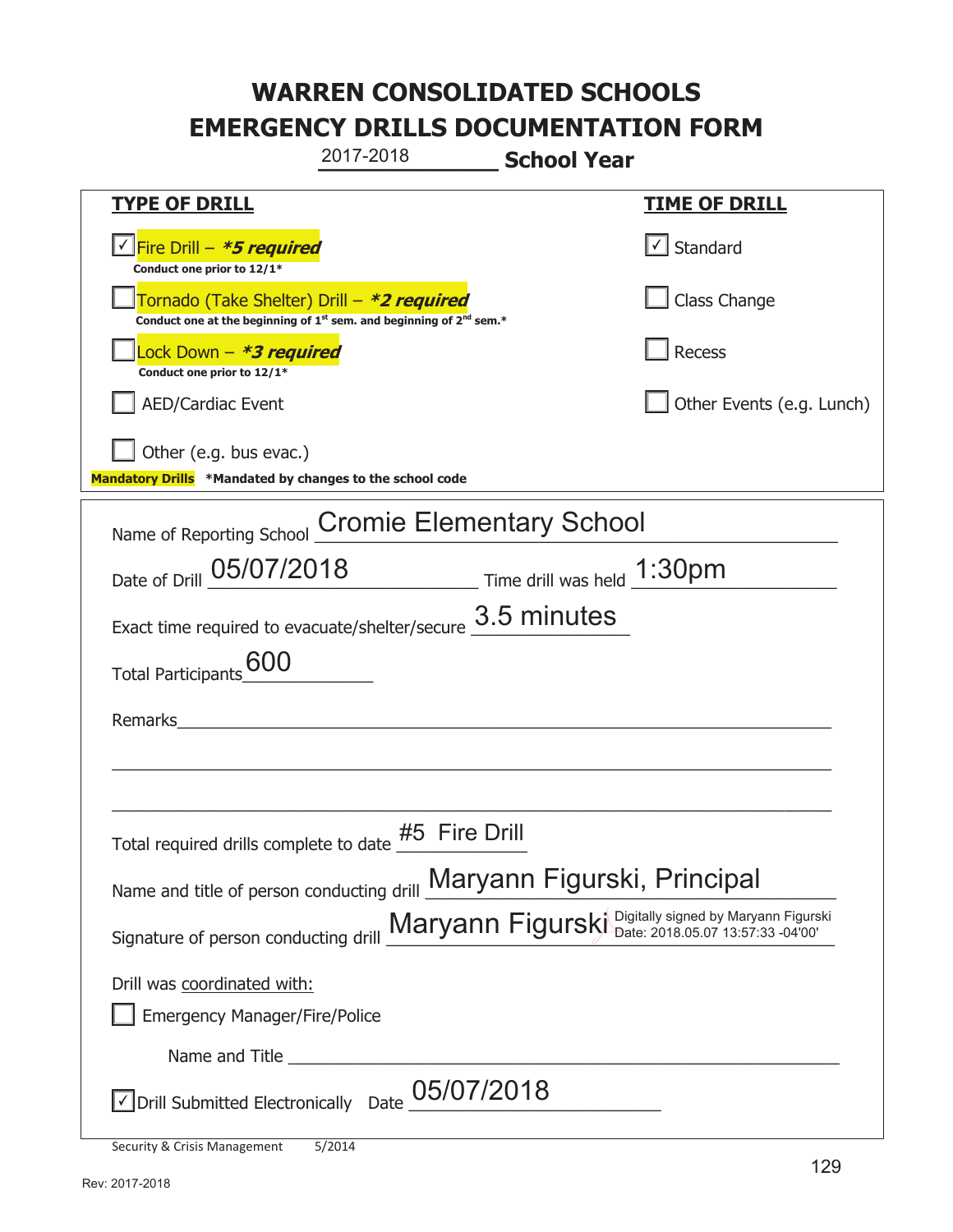**\_\_\_\_\_\_\_\_\_\_\_\_\_ School Year** 

| <u>TYPE OF DRILL</u>                                                                                                                      | <u>TIME OF DRILL</u>              |  |  |  |
|-------------------------------------------------------------------------------------------------------------------------------------------|-----------------------------------|--|--|--|
| Fire Drill - *5 required<br>Conduct one prior to 12/1*                                                                                    | $\lfloor \angle \rfloor$ Standard |  |  |  |
| Tornado (Take Shelter) Drill – *2 required<br>Conduct one at the beginning of 1 <sup>st</sup> sem. and beginning of 2 <sup>nd</sup> sem.* | Class Change                      |  |  |  |
| Lock Down - *3 required<br>Conduct one prior to 12/1*                                                                                     | <b>Recess</b>                     |  |  |  |
| <b>AED/Cardiac Event</b>                                                                                                                  | Other Events (e.g. Lunch)         |  |  |  |
| Other (e.g. bus evac.)<br>Mandatory Drills *Mandated by changes to the school code                                                        |                                   |  |  |  |
|                                                                                                                                           |                                   |  |  |  |
| Name of Reporting School Cromie Elementary School                                                                                         |                                   |  |  |  |
| Date of Drill 04/19/2018<br>$\frac{1:35pm}{1:35pm}$ Time drill was held $\frac{1:35pm}{1:35pm}$                                           |                                   |  |  |  |
| Exact time required to evacuate/shelter/secure 4 minutes                                                                                  |                                   |  |  |  |
| 625<br><b>Total Participants</b>                                                                                                          |                                   |  |  |  |
| Remarks Evacuation was quick and orderly. All students and                                                                                |                                   |  |  |  |
| staff were accounted for.                                                                                                                 |                                   |  |  |  |
|                                                                                                                                           |                                   |  |  |  |
| #4 $Fire$<br>Total required drills complete to date                                                                                       |                                   |  |  |  |
| Name and title of person conducting drill Maryann Figurski, Principal                                                                     |                                   |  |  |  |
| Maryann Figurski Digitally signed by Maryann Figurski<br>Signature of person conducting drill                                             |                                   |  |  |  |
| Drill was coordinated with:                                                                                                               |                                   |  |  |  |
| <b>Emergency Manager/Fire/Police</b>                                                                                                      |                                   |  |  |  |
|                                                                                                                                           |                                   |  |  |  |
| $\overline{\vee}$ Drill Submitted Electronically Date $\_$ 04/19/2018                                                                     |                                   |  |  |  |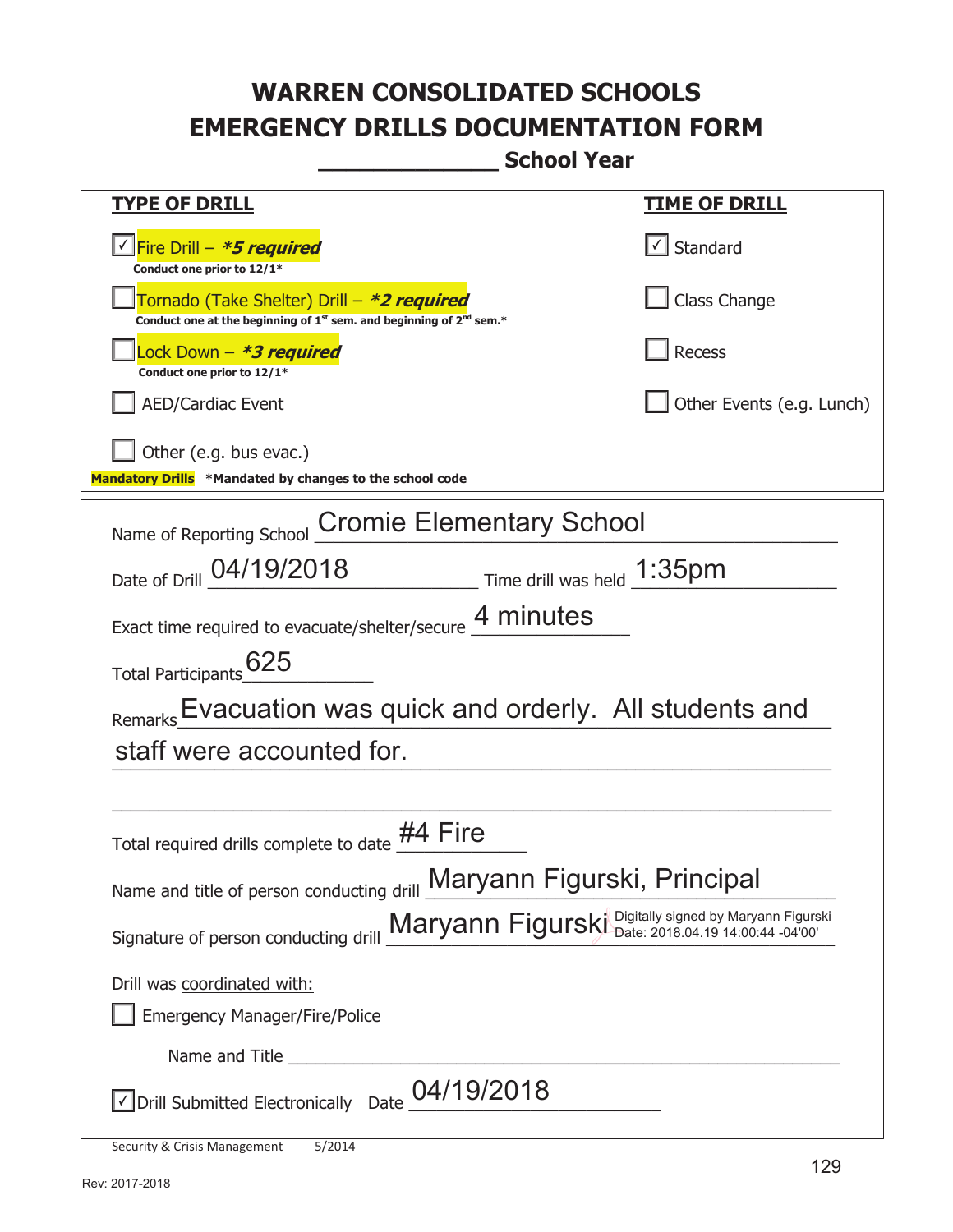**\_\_\_\_\_\_\_\_\_\_\_\_\_ School Year** 

| <b>TYPE OF DRILL</b>                                                                                                                      | <u>TIME OF DRILL</u>              |  |  |  |
|-------------------------------------------------------------------------------------------------------------------------------------------|-----------------------------------|--|--|--|
| Fire Drill - *5 required<br>Conduct one prior to 12/1*                                                                                    | $\lfloor \angle \rfloor$ Standard |  |  |  |
| Tornado (Take Shelter) Drill – *2 required<br>Conduct one at the beginning of 1 <sup>st</sup> sem. and beginning of 2 <sup>nd</sup> sem.* | Class Change                      |  |  |  |
| Lock Down - *3 required<br>Conduct one prior to 12/1*                                                                                     | <b>Recess</b>                     |  |  |  |
| <b>AED/Cardiac Event</b>                                                                                                                  | Other Events (e.g. Lunch)         |  |  |  |
| Other (e.g. bus evac.)<br>Mandatory Drills *Mandated by changes to the school code                                                        |                                   |  |  |  |
| <b>Cromie Elementary School</b><br>Name of Reporting School                                                                               |                                   |  |  |  |
| Date of Drill 01/19/2018 Time drill was held 10:32am                                                                                      |                                   |  |  |  |
| Exact time required to evacuate/shelter/secure 5 minutes                                                                                  |                                   |  |  |  |
| <b>Total Participants</b>                                                                                                                 |                                   |  |  |  |
| Remarks                                                                                                                                   |                                   |  |  |  |
|                                                                                                                                           |                                   |  |  |  |
| #1 Shelter                                                                                                                                |                                   |  |  |  |
| Total required drills complete to date                                                                                                    |                                   |  |  |  |
| Name and title of person conducting drill Maryann Figurski, Principal                                                                     |                                   |  |  |  |
| Maryann Figurski Digitally signed by Maryann Figurski<br>Signature of person conducting drill                                             |                                   |  |  |  |
| Drill was coordinated with:                                                                                                               |                                   |  |  |  |
| <b>Emergency Manager/Fire/Police</b>                                                                                                      |                                   |  |  |  |
|                                                                                                                                           |                                   |  |  |  |
| $\Box$ Drill Submitted Electronically Date $\_01/18/2018$                                                                                 |                                   |  |  |  |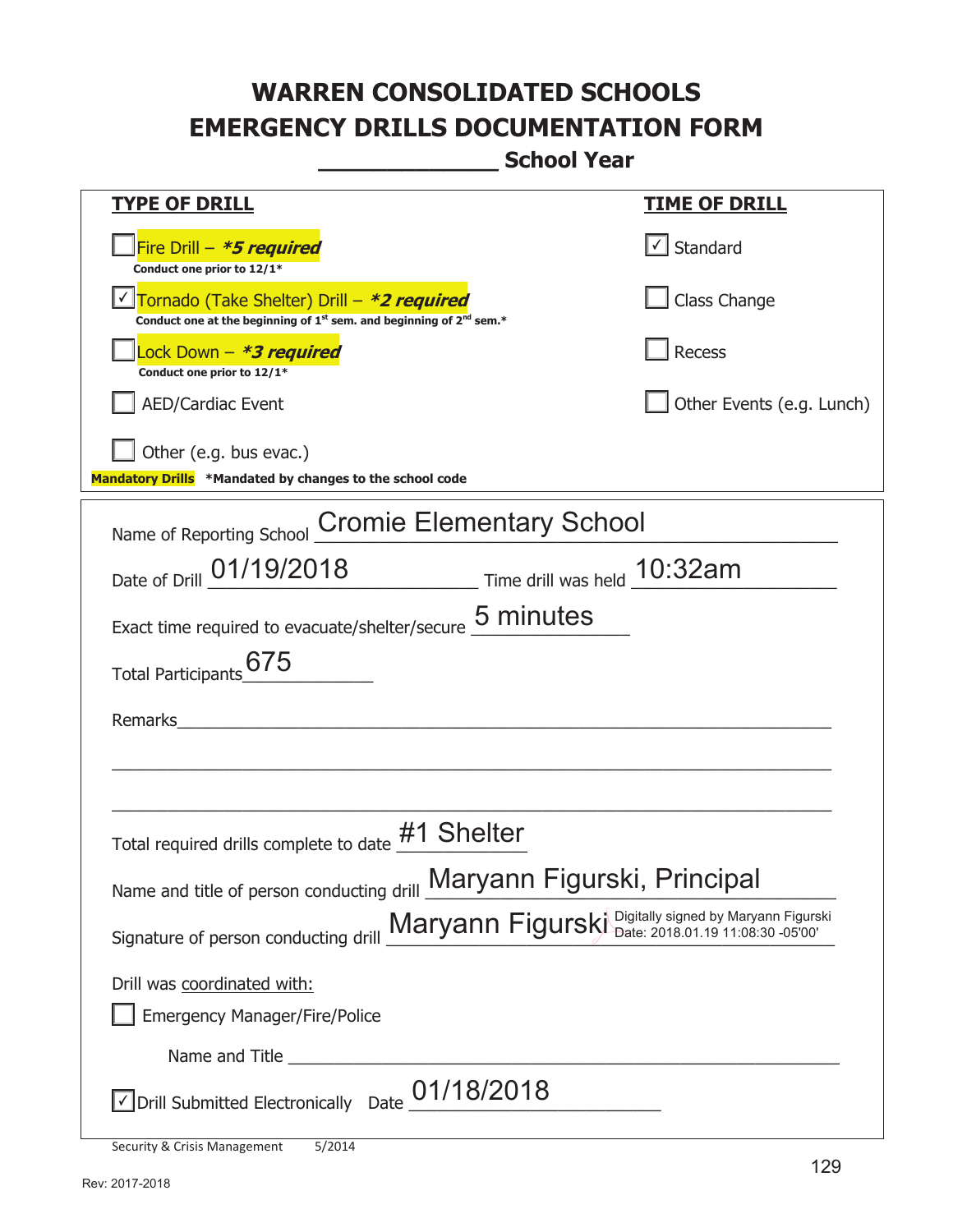|                                                                                    | 2017/2018                                                                                                              | <b>School Year</b> |                           |  |
|------------------------------------------------------------------------------------|------------------------------------------------------------------------------------------------------------------------|--------------------|---------------------------|--|
| <b>TYPE OF DRILL</b>                                                               |                                                                                                                        |                    | <b>TIME OF DRILL</b>      |  |
| Fire Drill - *5 required<br>Conduct one prior to 12/1*                             |                                                                                                                        |                    | $\cup$ Standard           |  |
| Tornado (Take Shelter) Drill – *2 required                                         | Conduct one at the beginning of 1 <sup>st</sup> sem. and beginning of 2 <sup>nd</sup> sem.*                            |                    | Class Change              |  |
| Lock Down - *3 required<br>Conduct one prior to 12/1*                              |                                                                                                                        |                    | Recess                    |  |
| <b>AED/Cardiac Event</b>                                                           |                                                                                                                        |                    | Other Events (e.g. Lunch) |  |
| Other (e.g. bus evac.)<br>Mandatory Drills *Mandated by changes to the school code |                                                                                                                        |                    |                           |  |
| Name of Reporting School Cromie Elementary School                                  |                                                                                                                        |                    |                           |  |
| Date of Drill 12/01/2017                                                           |                                                                                                                        |                    |                           |  |
| Exact time required to evacuate/shelter/secure _________________________________   |                                                                                                                        |                    |                           |  |
| Total Participants $575$                                                           |                                                                                                                        |                    |                           |  |
| Remarks                                                                            | <u> 1980 - Andrea Barbara, martin a bhaile an t-Alban an t-Alban an t-Alban an t-Alban an t-Alban an t-Alban an t-</u> |                    |                           |  |
|                                                                                    |                                                                                                                        |                    |                           |  |
|                                                                                    |                                                                                                                        |                    |                           |  |
|                                                                                    | #Lock Down- Internal                                                                                                   |                    |                           |  |
| Name and title of person conducting drill <b>Maryann Figurski</b>                  |                                                                                                                        |                    |                           |  |
|                                                                                    |                                                                                                                        |                    |                           |  |
| Drill was coordinated with:                                                        |                                                                                                                        |                    |                           |  |
| <b>Emergency Manager/Fire/Police</b>                                               |                                                                                                                        |                    |                           |  |
|                                                                                    |                                                                                                                        |                    |                           |  |
| √Drill Submitted Electronically Date 12/01/2017                                    |                                                                                                                        |                    |                           |  |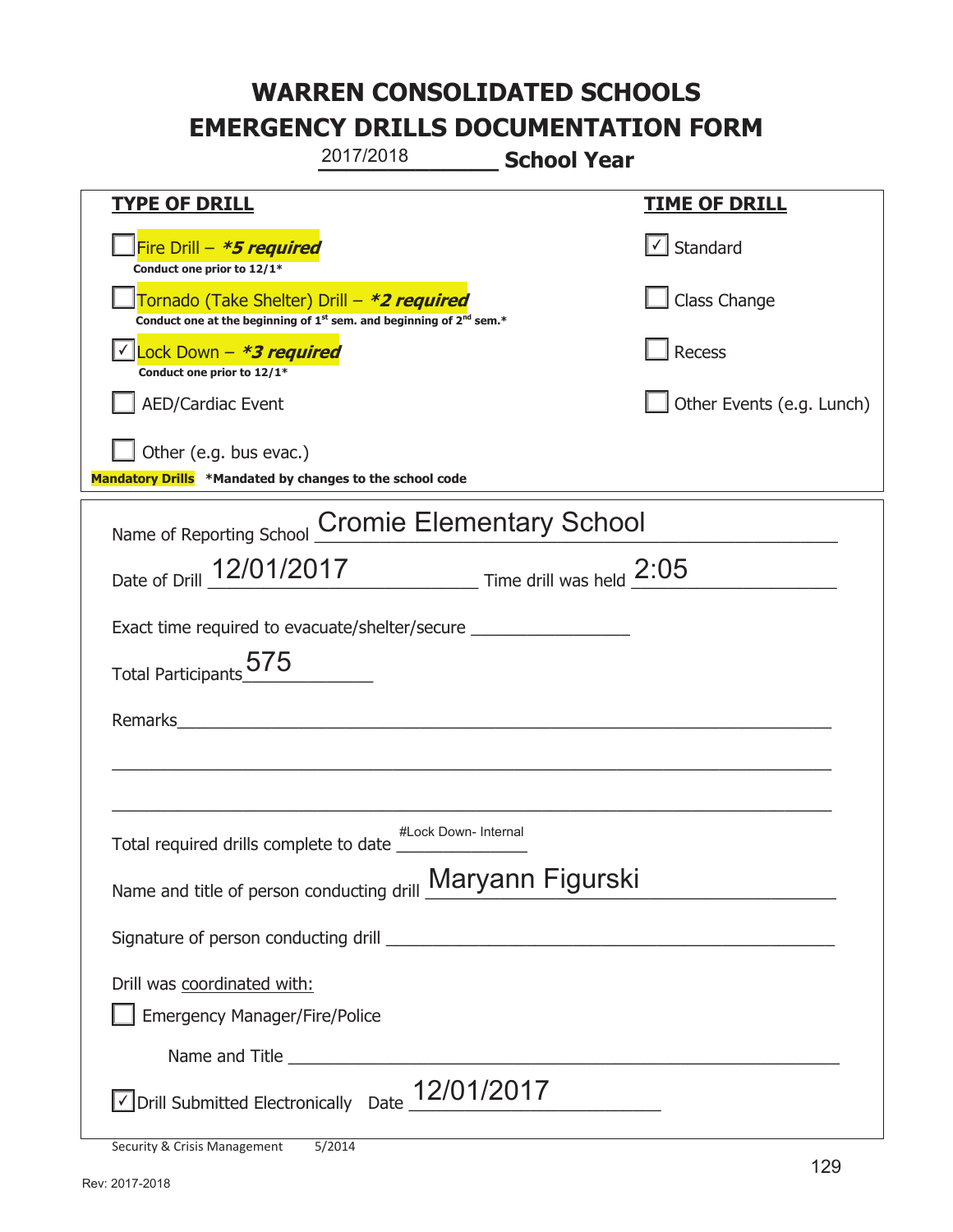**\_\_\_\_\_\_\_\_\_\_\_\_\_ School Year TYPE OF DRILL TIME OF DRILL**  <mark>▽ Fire Drill – *\*5 required* マイクレント マイクレント マイクレント マイクレント マイクレント</mark> **Conduct one prior to 12/1\***   $\boxed{\sqrt}$  Standard 侊Tornado (Take Shelter) Drill – **\*2 required Conduct one at the beginning of 1<sup>st</sup> sem. and beginning of 2<sup>nd</sup> sem.\*** Class Change 侊Lock Down – **\*3 required Conduct one prior to 12/1\* Recess** AED/Cardiac Event and a set of the set of the set of the United States (e.g. Lunch) Other (e.g. bus evac.) **Mandatory Drills \*Mandated by changes to the school code**  Name of Reporting School Cromie Elementary School Date of Drill  $\frac{11/02/2017}{2}$  Time drill was held  $\frac{2:05pm}{2}$ Exact time required to evacuate/shelter/secure  $\frac{5 \text{ minutes}}{2}$ Total Participants $\underline{625}$ Remarks  $\_$  , and the set of the set of the set of the set of the set of the set of the set of the set of the set of the set of the set of the set of the set of the set of the set of the set of the set of the set of the set of th \_\_\_\_\_\_\_\_\_\_\_\_\_\_\_\_\_\_\_\_\_\_\_\_\_\_\_\_\_\_\_\_\_\_\_\_\_\_\_\_\_\_\_\_\_\_\_\_\_\_\_\_\_\_\_\_\_\_\_\_\_\_\_\_\_\_\_\_\_\_\_\_\_\_\_\_\_ Total required drills complete to date  $\frac{\#3 \text{ Fire}}{\}$ Name and title of person conducting drill **Maryann Figurski** Signature of person conducting drill **Maryann Figurski** Digitally signed by Maryann Figurski Drill was coordinated with: ܆ Emergency Manager/Fire/Police Name and Title **Example 20**  $\triangledown$  Drill Submitted Electronically Date  $\underline{11/02/2017}$ 2017-2018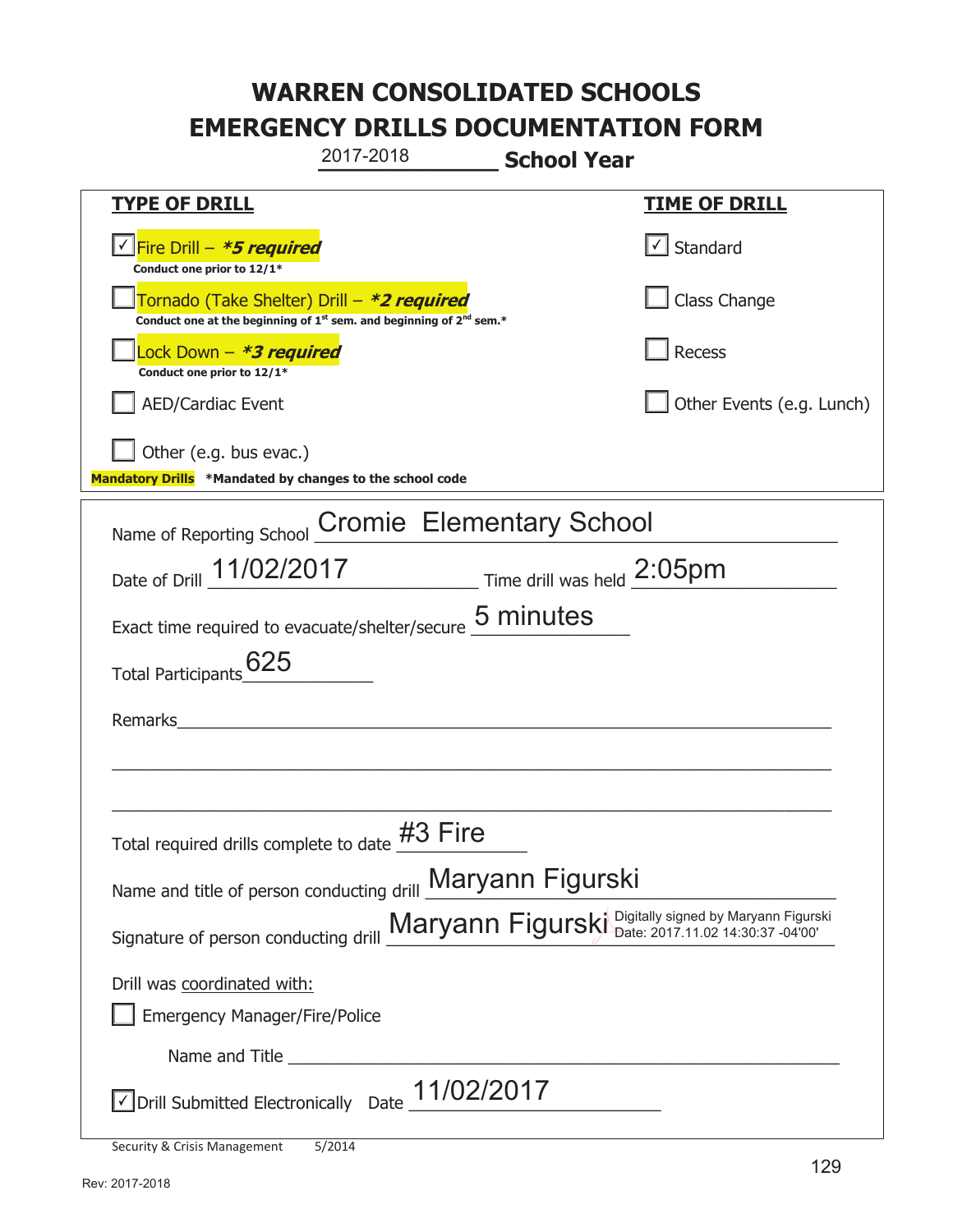**\_\_\_\_\_\_\_\_\_\_\_\_\_ School Year TYPE OF DRILL TIME OF DRILL**  <mark>▽ Fire Drill – *\*5 required* マイクレント マイクレント マイクレント マイクレント マイクレント</mark> **Conduct one prior to 12/1\***   $\boxed{\sqrt}$  Standard 侊Tornado (Take Shelter) Drill – **\*2 required** Conduct one at the beginning of 1<sup>st</sup> sem. and beginning of 2<sup>nd</sup> sem.\* Class Change 侊Lock Down – **\*3 required Conduct one prior to 12/1\* Recess** AED/Cardiac Event and the contract of the contract of the Contract of Contract of Contract of Contract of Contract of Contract of Contract of Contract of Contract of Contract of Contract of Contract of Contract of Contract Other (e.g. bus evac.) **Mandatory Drills \*Mandated by changes to the school code**  Name of Reporting School Cromie Elementary School Date of Drill  $\frac{10/26/2017}{20}$  Time drill was held  $\frac{1:42pm$ Exact time required to evacuate/shelter/secure  $\frac{4 \text{ minutes}}{4}$ Total Participants  $\overline{\text{525}}$ Remarks\_4th Grade was on a field trip.  $\_$  , and the set of the set of the set of the set of the set of the set of the set of the set of the set of the set of the set of the set of the set of the set of the set of the set of the set of the set of the set of th \_\_\_\_\_\_\_\_\_\_\_\_\_\_\_\_\_\_\_\_\_\_\_\_\_\_\_\_\_\_\_\_\_\_\_\_\_\_\_\_\_\_\_\_\_\_\_\_\_\_\_\_\_\_\_\_\_\_\_\_\_\_\_\_\_\_\_\_\_\_\_\_\_\_\_\_\_ Total required drills complete to date  $\frac{\#2 \text{ Fire}}{\}$ Name and title of person conducting drill **Maryann Figurski** Signature of person conducting drill **Maryann Figurski** Digitally signed by Maryann Figurski Drill was coordinated with: ܆ Emergency Manager/Fire/Police Name and Title **Latter and Structure**  $\triangledown$  Drill Submitted Electronically Date  $\underline{10/26/2017}$ 2017-2018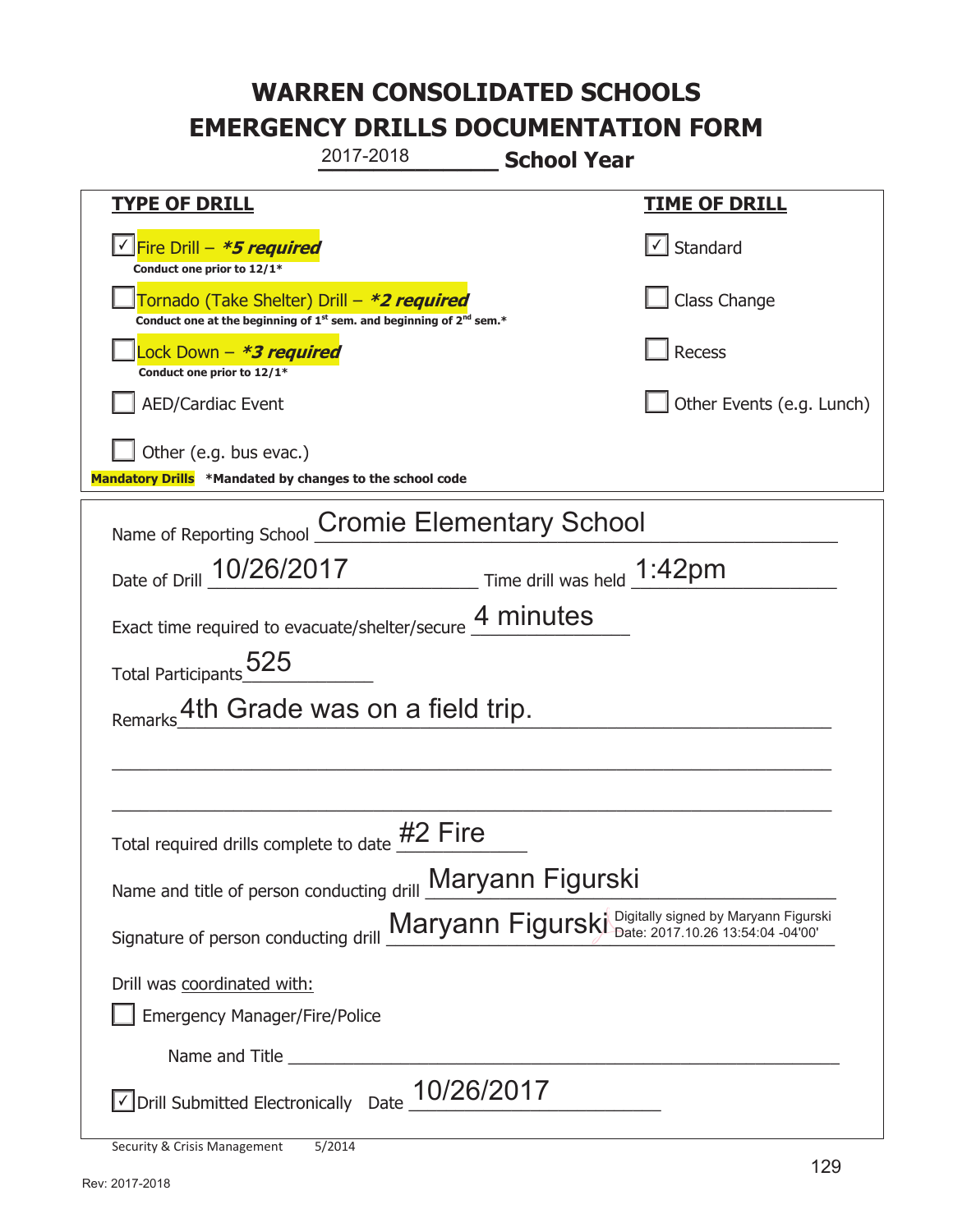**\_\_\_\_\_\_\_\_\_\_\_\_\_ School Year TYPE OF DRILL TIME OF DRILL**  侊Fire Drill – **\*5 required Conduct one prior to 12/1\***   $\boxed{\checkmark}$  Standard 侊Tornado (Take Shelter) Drill – **\*2 required Conduct one at the beginning of 1<sup>st</sup> sem. and beginning of 2<sup>nd</sup> sem.\*** Class Change 侊Lock Down – **\*3 required** ✔ **Conduct one prior to 12/1\* Recess** AED/Cardiac Event and a set of the set of the set of the United States (e.g. Lunch) Other (e.g. bus evac.) **Mandatory Drills \*Mandated by changes to the school code**  Name of Reporting School Cromie Elementary School Date of Drill  $\frac{10/23/2017}{20}$  Time drill was held  $\frac{10:02am}{2}$ Exact time required to evacuate/shelter/secure  $\frac{2 \text{ minutes}}{2}$ Total Participants $\underline{675}$ Remarks  $\_$  , and the set of the set of the set of the set of the set of the set of the set of the set of the set of the set of the set of the set of the set of the set of the set of the set of the set of the set of the set of th \_\_\_\_\_\_\_\_\_\_\_\_\_\_\_\_\_\_\_\_\_\_\_\_\_\_\_\_\_\_\_\_\_\_\_\_\_\_\_\_\_\_\_\_\_\_\_\_\_\_\_\_\_\_\_\_\_\_\_\_\_\_\_\_\_\_\_\_\_\_\_\_\_\_\_\_\_ Total required drills complete to date  $\frac{1}{2}$  Lock Down - Internal Name and title of person conducting drill **Maryann Figurski** Signature of person conducting drill **Maryann Figurski** Digitally signed by Maryann Figurski Drill was coordinated with: ܆ Emergency Manager/Fire/Police Name and Title **Example 20**  $\triangledown$  Drill Submitted Electronically Date  $\underline{10/23/2017}$ 2017-2018